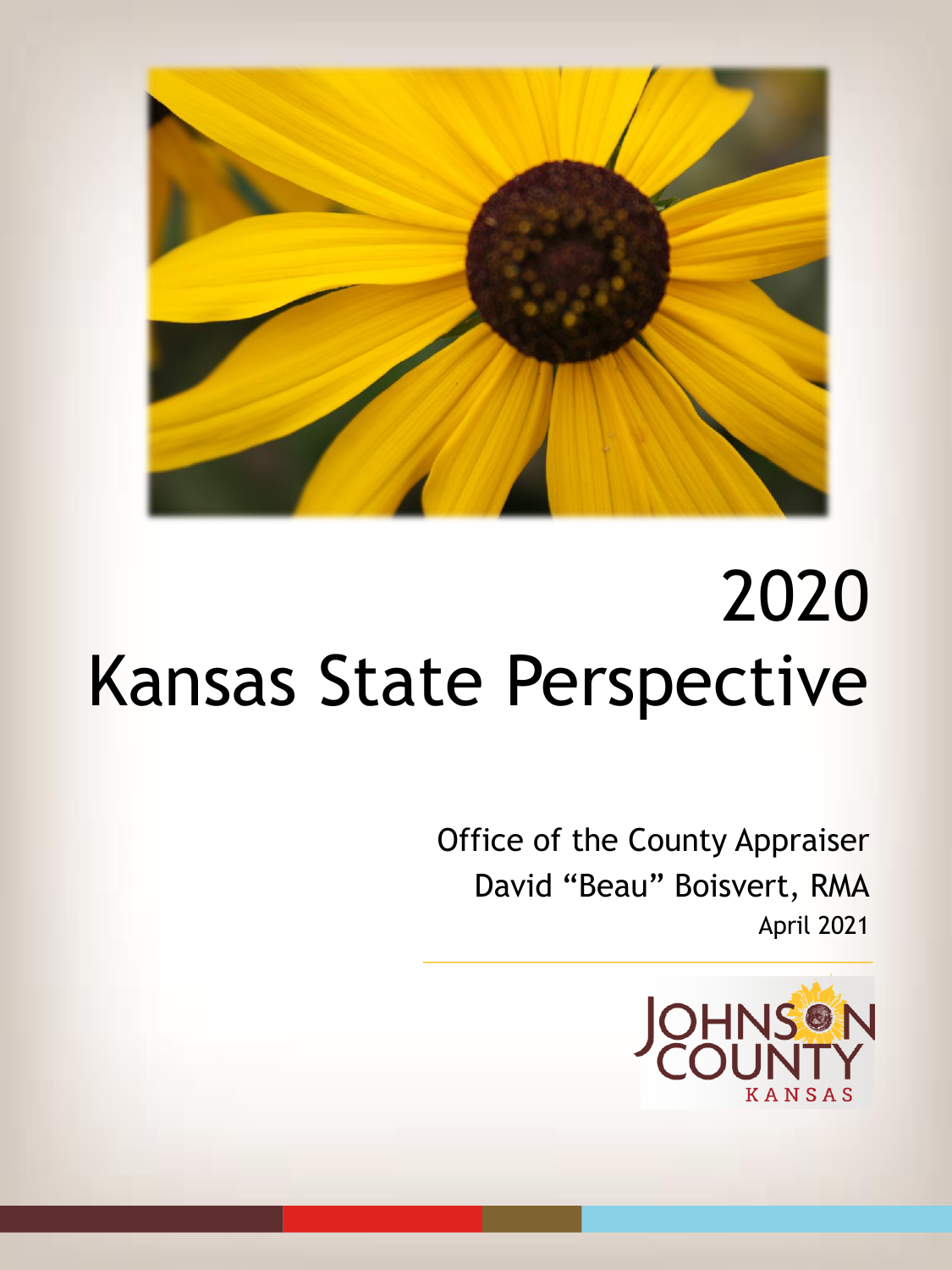| <b>CHEYENNE</b>        |                       | <b>RAWLINS</b>       | <b>DECATUR</b>  | <b>NORTON</b> | <b>PHILLIPS</b>                 | <b>SMITH</b>    | <b>JEWELL</b>                      |                                | <b>REPUBLIC WASHINGTON MARSHALL</b>     | <b>NEMAHA</b>     | BROWN DONIPHAND                                                                |
|------------------------|-----------------------|----------------------|-----------------|---------------|---------------------------------|-----------------|------------------------------------|--------------------------------|-----------------------------------------|-------------------|--------------------------------------------------------------------------------|
| <b>SHERMAN</b>         |                       | <b>THOMAS</b>        | <b>SHERIDAN</b> | <b>GRAHAM</b> | <b>ROOKS</b>                    | <b>OSBORNE</b>  | <b>MITCHELL</b>                    | <b>CLOUD</b>                   | <b>CLAY</b><br><b>RILEY</b>             |                   | POTTAWATOMIE JACKSON ATCHISON<br><b>JEFFERSON</b><br>EAVENINORTH<br>WYANDOTTE  |
| <b>WALLACE</b>         | LOGAN                 |                      | GOVE            | <b>TREGO</b>  | <b>ELLIS</b>                    | <b>RUSSELL</b>  | <b>LINCOLN</b><br><b>ELLSWORTH</b> | <b>OTTAWA</b><br><b>SALINE</b> | <b>GEARY</b><br>DICKINSONT              | <b>WAB AUNSEE</b> | $\bigstar$<br>Х<br>SHAWNEE<br>DOUGLAS JOHNSON                                  |
| <b>GREELEY WICHITA</b> |                       | SCOTT                | LANE            | <b>NESS</b>   | <b>RUSH</b>                     | <b>BARTON</b>   | <b>RICE</b>                        | <b>MCPHERSON</b>               | <b>MORRIS</b><br><b>MARION</b><br>CHASE | <b>LYON</b>       | <b>OSAGE FRANKLIN</b><br><b>MLAMI</b>                                          |
| <b>HAMILTON KEARNY</b> |                       | <b>FINNEY</b>        | <b>HODGEMAN</b> |               | <b>PAWNEE</b><br><b>EDWARDS</b> | <b>STAFFORD</b> | <b>RENO</b>                        | <b>HARVEY</b>                  |                                         |                   | <b>COFFEY</b><br>LINN<br>ANDERSON<br>GREENWOOD WOODSON ALLEN<br><b>BOURBON</b> |
| <b>STANTON</b>         |                       | <b>GRANT HASKELL</b> | <b>GRAY</b>     | <b>FORD</b>   | <b>KIOWA</b>                    | <b>PRATT</b>    | <b>KINGMAN</b>                     | $\bigstar$<br><b>SEDGWICK</b>  | <b>BUTLER</b>                           | <b>ELK</b>        | WILSON NEOSHO CRAWFORD                                                         |
| <b>MORTON</b>          | <b>STEVENS SEWARD</b> |                      | <b>MEADE</b>    | <b>CLARK</b>  | <b>COMANCHE</b>                 | <b>BARBER</b>   | <b>HARPER</b>                      | <b>SUMNER</b>                  | COWLEY                                  | CHAUTAUQUA        | MONTGOMERY<br><b>LABETTECHEROKEE</b>                                           |

- The State of Kansas is comprised of 105 counties, and each is a separate appraisal District.
- These counties determine the appraised value of property located in their jurisdiction for ad valorem tax purposes.
- The counties of Johnson, Wyandotte, Douglas, Shawnee, and Sedgwick are historically the largest contributors to the appraised and assessed property valuation for the state.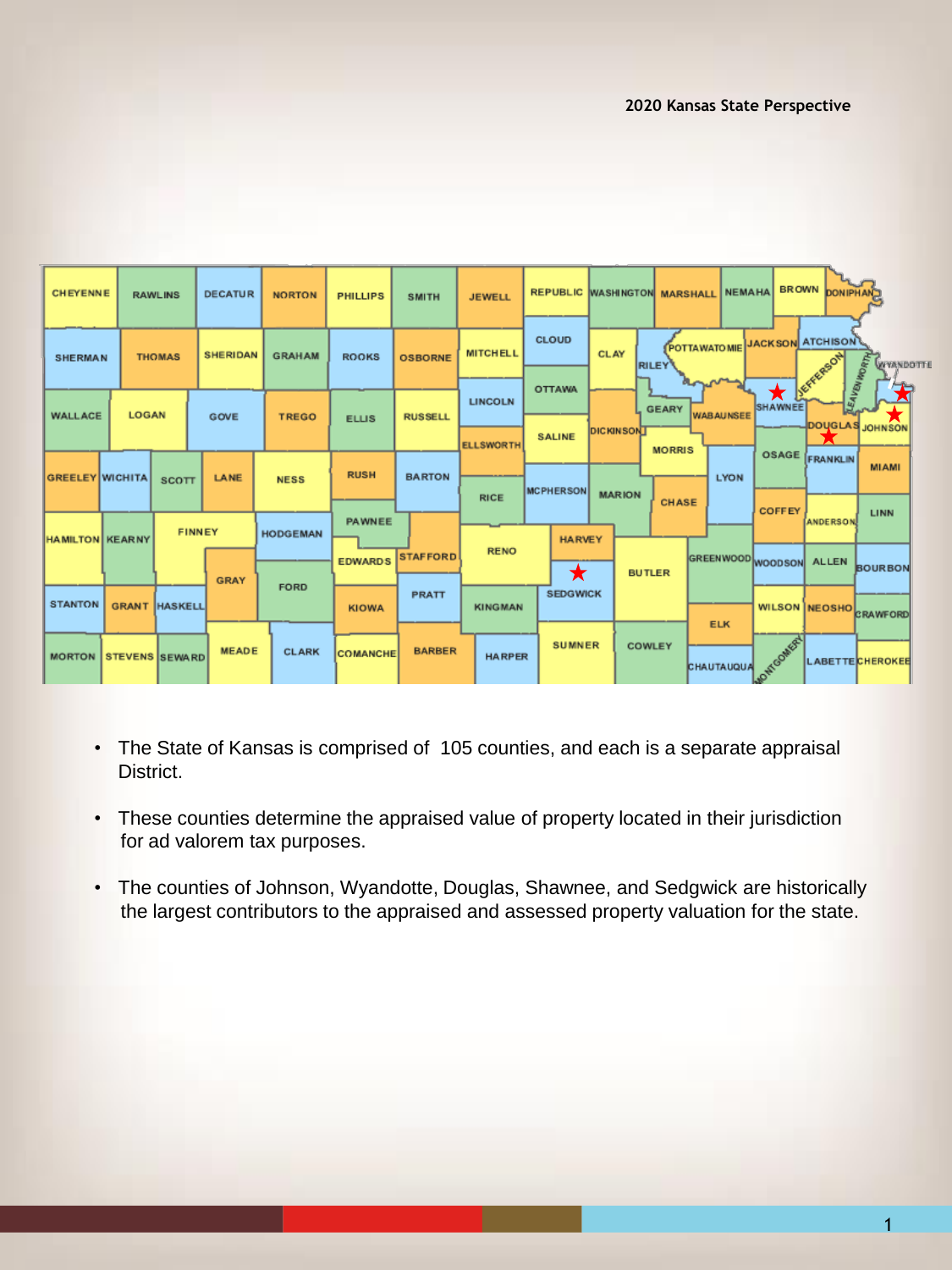# **Total of All Appraised Property**

*Johnson County contributed 35.9 percent or \$82.9 billion in property valuation to the state's appraised value . This total includes residential, commercial and personal property values.*

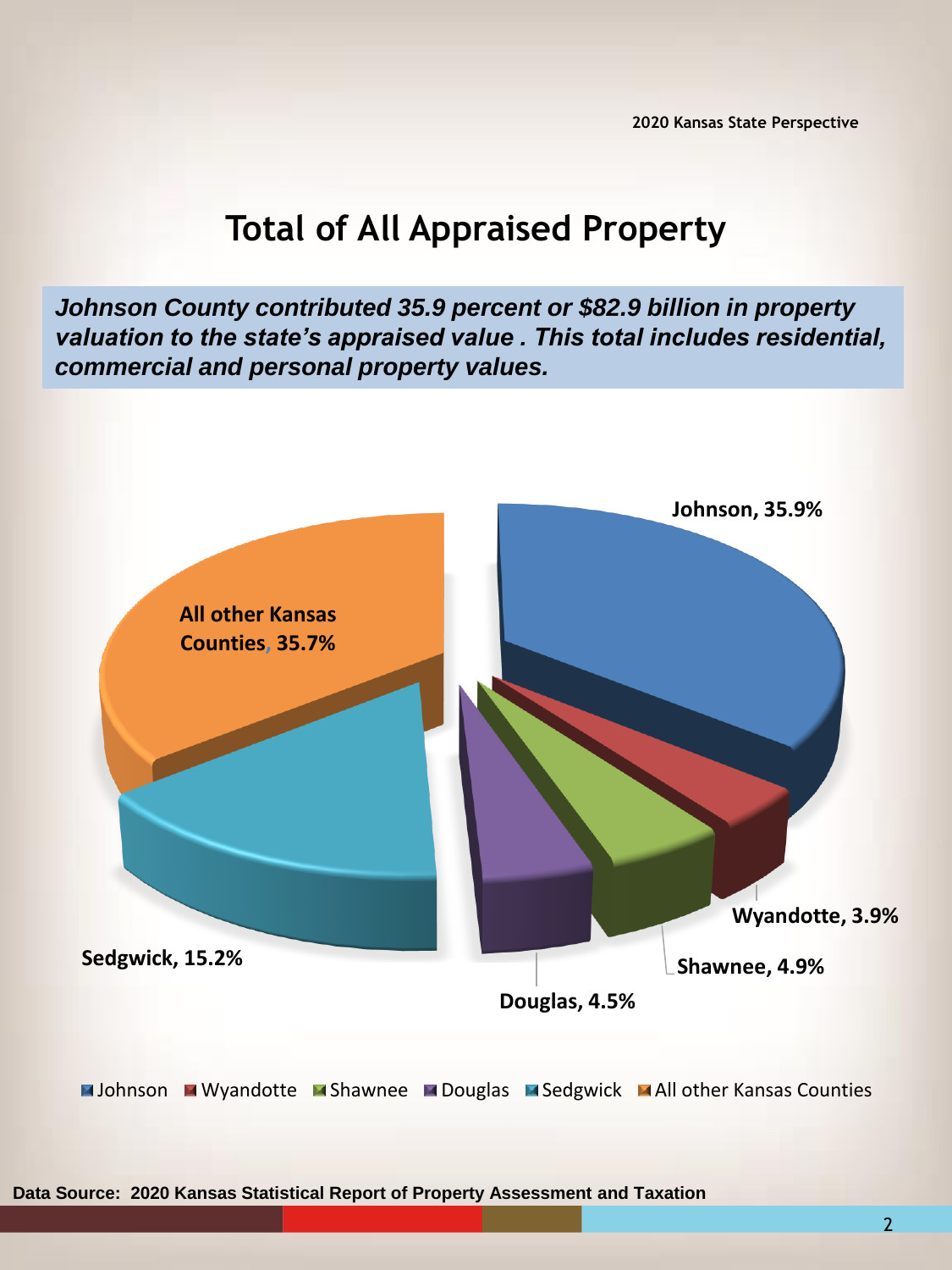# **Total of All Assessed Real Property**

*Johnson County contributed 34.1 percent or \$11.3 billion of the state's assessed real property value.* 



**Data Source: 2020 Kansas Statistical Report of Property Assessment and Taxation**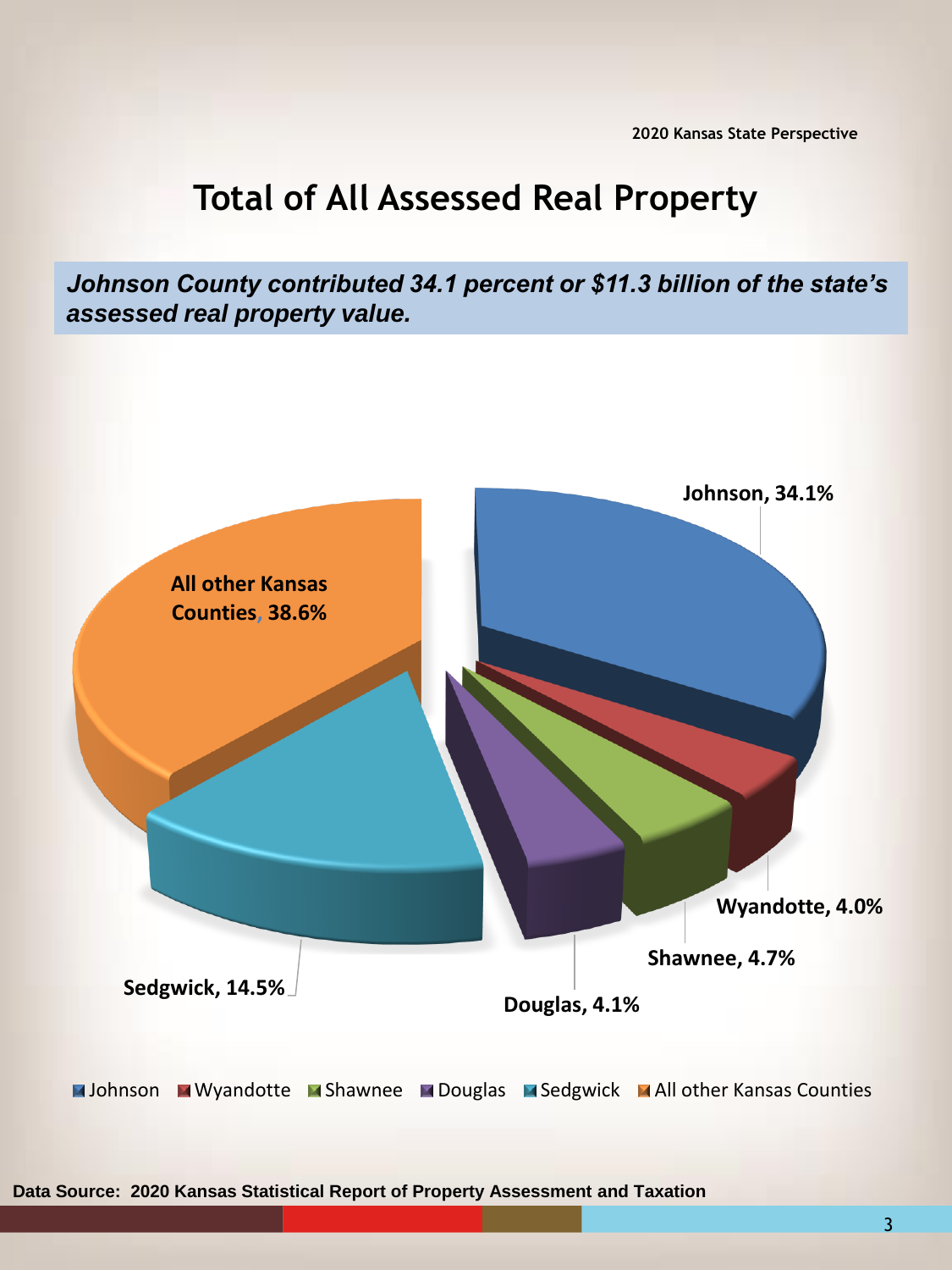#### **Total of All Assessed Residential Real Property**

*Johnson County contributed 38.4 percent or \$7.8 billion of the state's assessed residential property value.* 



**Data Source: 2020 Kansas Statistical Report of Property Assessment and Taxation**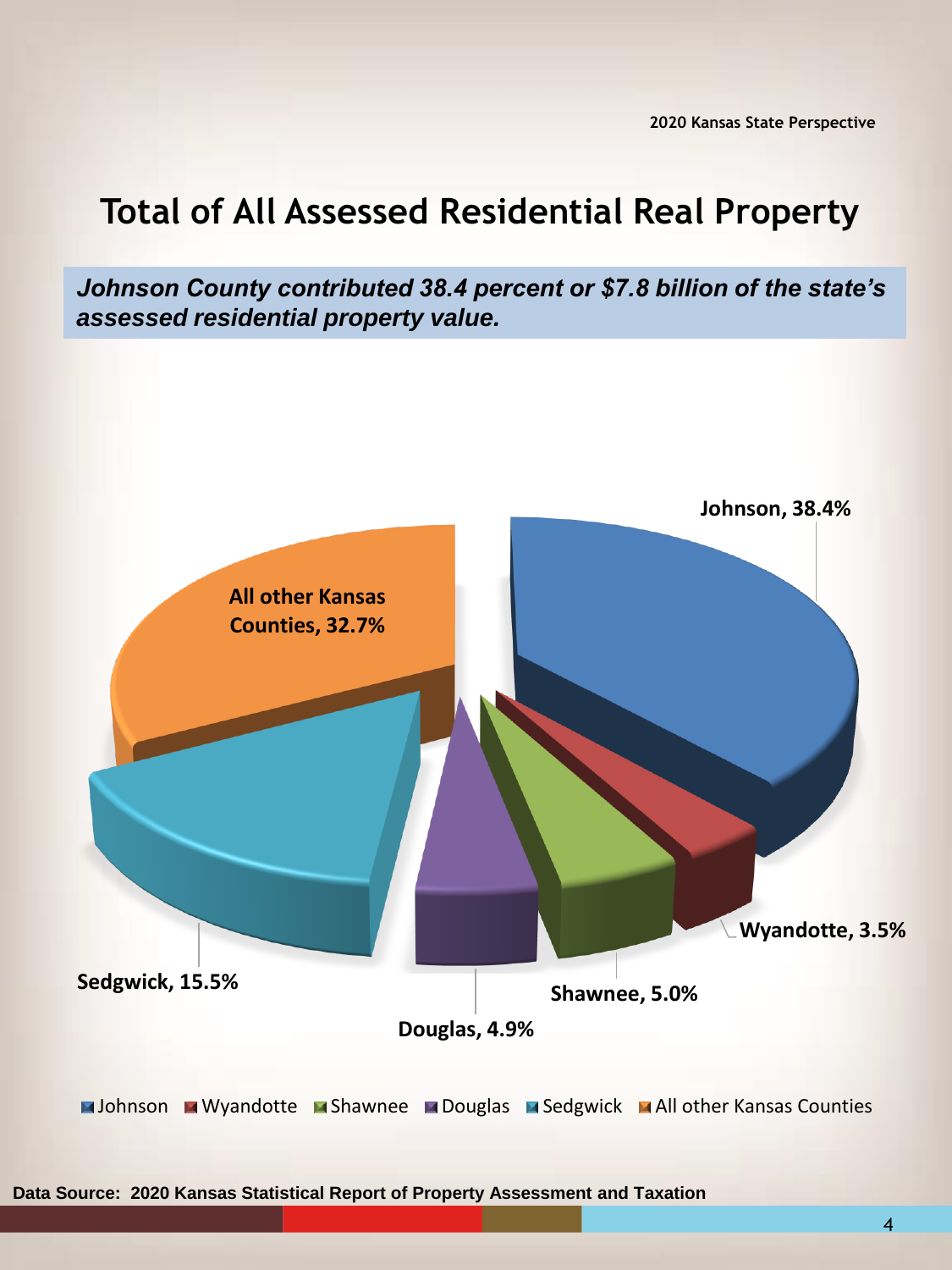# **Total of All Assessed Commercial Real Property**

*Johnson County contributed 36.4 percent or \$3.4 billion of the state's assessed commercial real property value.* 



**Data Source: 2020 Kansas Statistical Report of Property Assessment and Taxation** 

5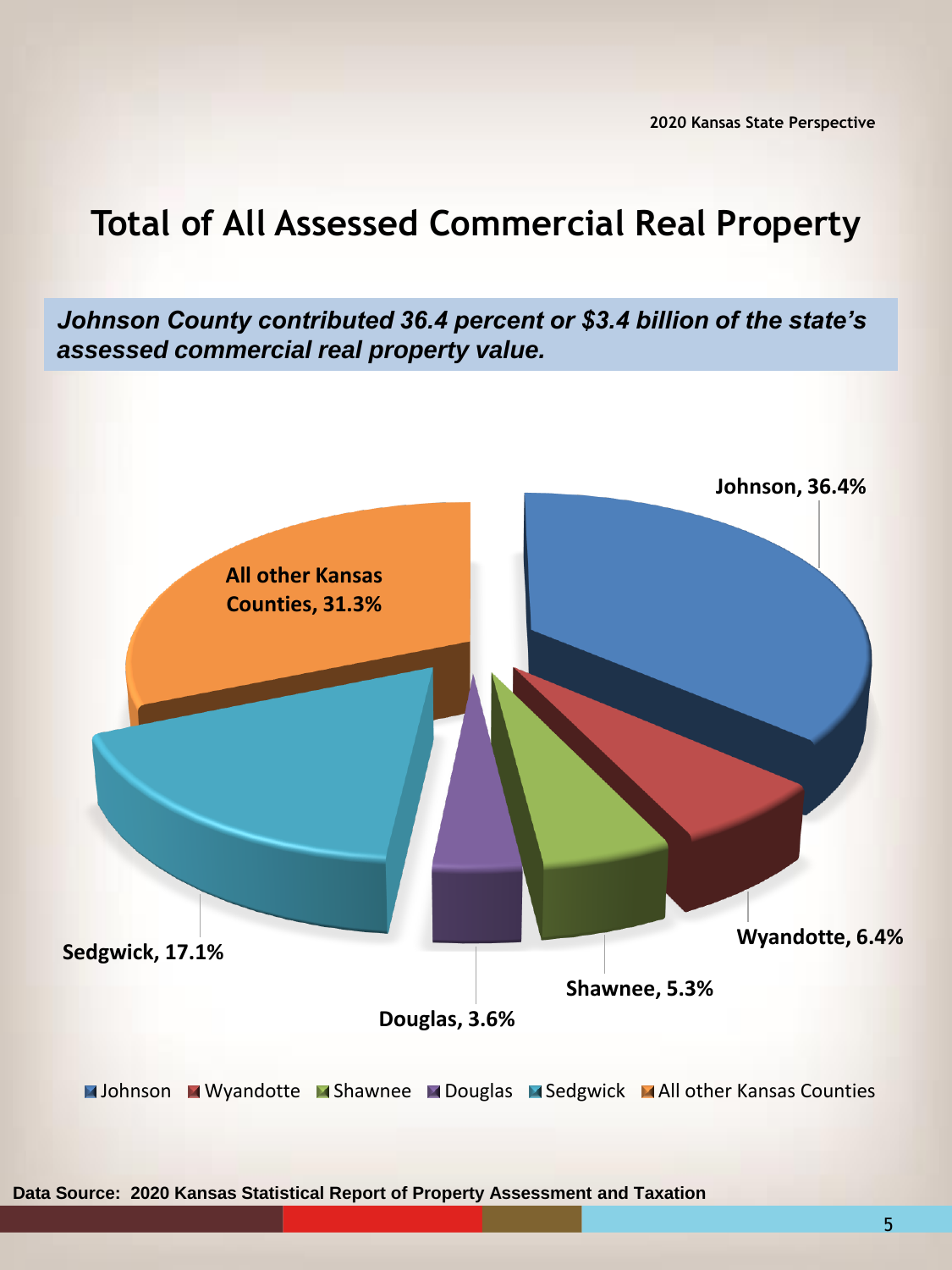# **Total of All Assessed Personal Property**

*Johnson County contributed 10.3 percent or \$74.6 million of the state's assessed personal property value.*